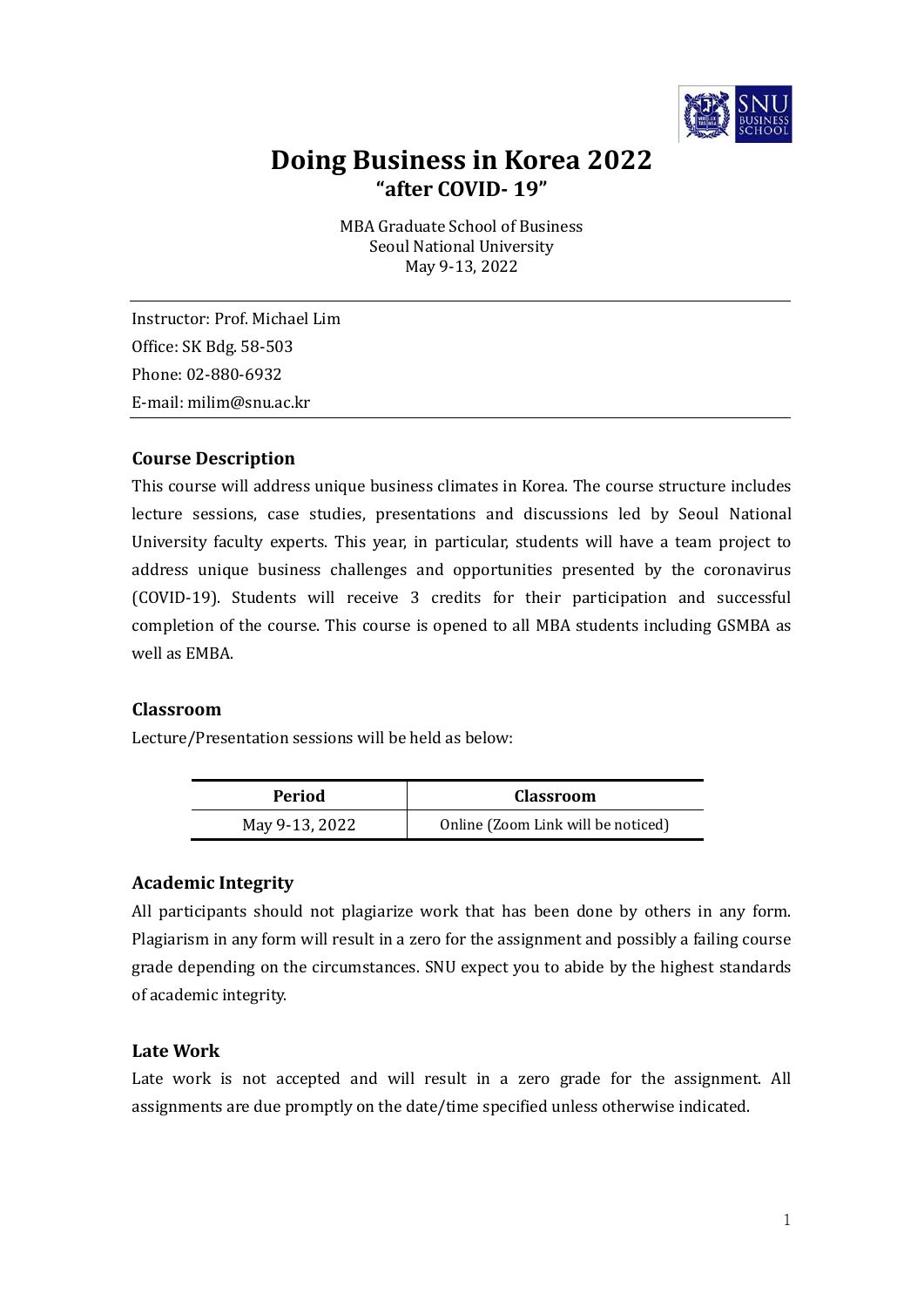

# **Course Requirements and Grading**

The course is graded as S/U. For those who do not pass the course will be graded as unsatisfactory.

Participants will be evaluated in three areas:

| <b>Categories</b>          | % of grade      |
|----------------------------|-----------------|
| <b>Group Presentation</b>  | 50%             |
| <b>Individual Project</b>  | <b>20%</b>      |
| Attendance / Participation | 30 <sub>%</sub> |

\*IMPORTANT: Attendance is mandatory at all sessions during the program. Participants are expected to arrive at the online classroom sessions on time every day. Those who arrive 0-10 minutes late to class will be marked tardy. Tardiness and any absence without prior approval or supporting documentation will result in grade reduction.

# **Grade Composition**

## **Group Project/ Presentation: Due May 13th**

How will Coronavirus change the Korea market and consumers? This project aims to provide an opportunity for students to ponder over the uncertainty uniquely presented by the coronavirus (COVID-19) surrounding business operating in Korea. Each group needs to identify an interesting and meaningful changes in an industry because of the coronavirus pandemic, such as the way of operating business or the way of consumers think and behave. And, based on the analysis, each group needs to submit and present a business proposal that addresses the market changes and opportunities presented by COVID-19 in Korea. The business plan can take a perspective of an existing company and suggest a new product or service that can be launched by the company. Or it can suggest a totally new business idea. Group will be randomly assigned.

Please send the assignment via email ([smba@snu.ac.kr\)](mailto:mba@snu.ac.kr) by **9 am, May 13th**

*Formatting:* your final plan should be approximately 15 PowerPoint slides in length and double-spaced, excluding exhibits or appendices.